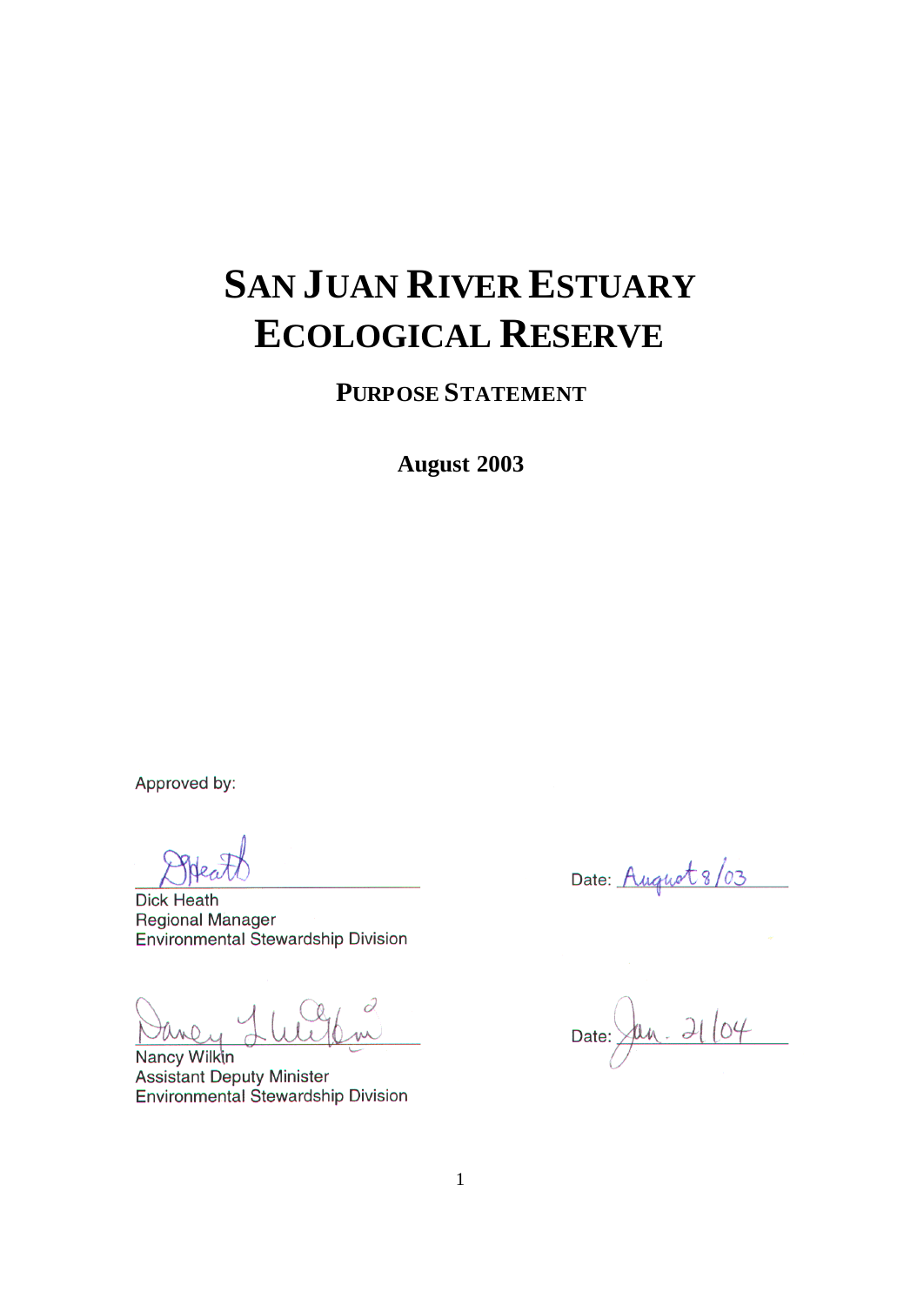## **SAN JUAN RIVER ESTUARY ECOLOGICAL RESERVE Purpose Statement**

Ecological reserves are areas selected to preserve representative and special natural ecosystems, plant and animal species, features and phenomena. The key goal of ecological reserves is to contribute to the maintenance of biological diversity and the protection of genetic materials. All consumptive resource uses and the use of motorized vehicles are prohibited. Research and educational activities may be carried out but only under permit.

## **Primary Role**

The **primary** role of San Juan River Estuary Ecological Reserve is to serve as a benchmark for forest research and to protect early seral floodplain plant communities. This 79-hectare ecological reserve protects a portion of one of the large river deltas on the southwest coast of Vancouver Island. The reserve protects many sensitive plant species, including the toothleaved monkey flower, (*Mimulus dentatus*) which is endangered (red-listed) and only occurs in British Columbia in Canada. The San Juan River is an important salmon spawning river on the west coast of Vancouver Island and the delta represents a special habitat that is used by black bears for feeding during the autumn salmon spawning run and by bald eagles, mink and river otters. This area also preserves important wild habitat for animals such as Roosevelt elk.

| <b>Known Management Issue</b>                                                                   | <b>Response</b>                                                                                                                                                                                                                                                                                                                                                           |  |
|-------------------------------------------------------------------------------------------------|---------------------------------------------------------------------------------------------------------------------------------------------------------------------------------------------------------------------------------------------------------------------------------------------------------------------------------------------------------------------------|--|
| Limited knowledge of natural and cultural<br>values                                             | Undertake field assessment of ecological reserve<br>$\blacktriangleright$<br>including surveys for rare plant, special features<br>and sensitive areas.<br>Inventory cultural values and traditional use<br>$\blacktriangleright$<br>activities in consultation with First Nations.<br>Assess reserve for historical homestead and<br>➤<br>agricultural activity.         |  |
| Loss of rare species may be lost due to shifting<br>river banks, high water levels and log dams | Revisit the management of the log jams and the<br>≻<br>effect on the rare species. Place management<br>priority on rare plants as opposed to the log jams.                                                                                                                                                                                                                |  |
| Uncertainty around the actual boundary and<br>implications of adjacent forest development       | Define ecological reserve boundary through<br>≻<br>official plan process and provide forest companies<br>with information.                                                                                                                                                                                                                                                |  |
| Impact of recreation use (camping, kayaking,<br>canoeing etc.) on ecological reserves values.   | Develop a monitoring program and work with<br>$\blacktriangleright$<br>warden, DFO and Fish and Wildlife Science and<br>Allocation staff to monitor recreational impacts.<br>Work with recreation groups to inform and<br>$\blacktriangleright$<br>educate about the ecological reserve and its<br>values and to achieve user compliance to protect<br>ecological values. |  |
| Role of the ecological reserve in the protected<br>areas system                                 | Review status of the protected area as an<br>≻<br>ecological reserve or as a park (identified in<br>Capital Regional District Parks Master Plan).                                                                                                                                                                                                                         |  |